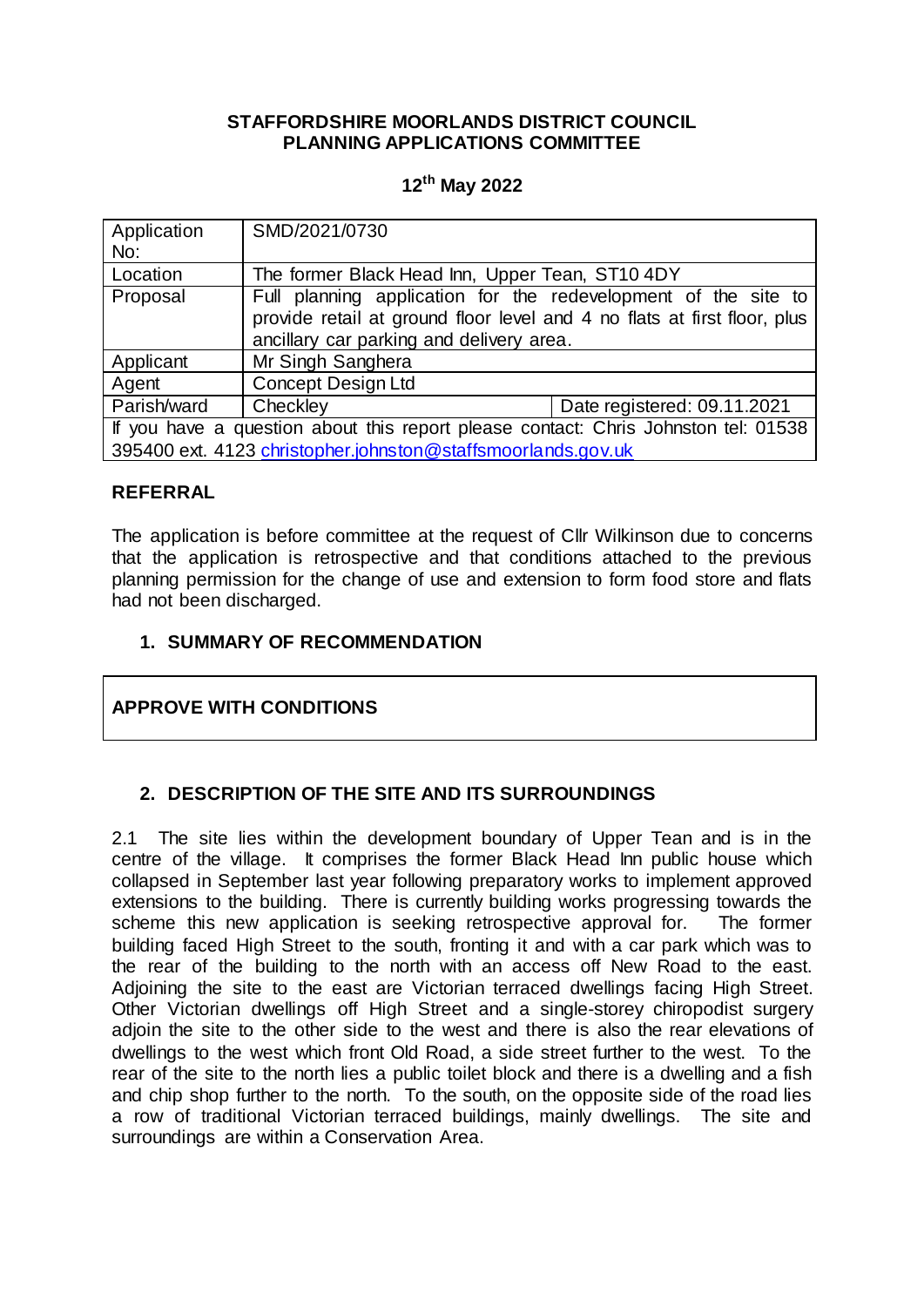# **3. THE APPLICATION AND DESCRIPTION OF THE PROPOSAL**

3.1 This is a full planning application to rebuild the collapsed and demolished building to the same form, siting and dimensions as before but also with a recently approved two-storey side extension, single-storey rear and side extensions and to accompany, with the former building, a change of use to Co-op food store (relocated from existing premises further along the main road) on the ground floor and four apartments, three of which would have two-bedrooms and the other would be a 1 bed unit. The access to the shop would be to the side of the approved side "extension" part of the building utilising a side gap created by the removal of the building that was to the side of the pub. The pub car park would be re-used and modified for the parking needs of shop customers and new residents, and this would involve an increase in spaces from 8 to 19 including one disabled space and three spaces for the residents of the flats. The access to the car park will remain the same as previous. There will also be cycle parking, cycle storage (for residents) and bin storage areas. Deliveries will also take place at the car park. The forms state the opening times would be 0600-2300 every day. The forms also states that 20 full time employees would work at the site with 5 part-time staff. The new store will have 400 sq.m of floor space including 261 sq.m of shop-floor space.

3.2 The application includes all of the previous documents submitted with the previous change of use and extension application but also includes a Construction and Environmental Management Plan (CEMP), a Report on Tank Removal and Validation (there are/were fuel tanks under the site) which is some of the information submitted with the subsequent Discharge of Condition applications from last year. The finishing materials have also been specified with this new application (this was dealt with by way of a planning condition on the previous approval) and comprise red multi brick (Ibstock Arden Olde Farmhouse), composite cladding planks in shiplap formation, smooth monocouche render in white, grey roofing tiles, white uPVC window frames and an aluminium framed shopfront finished in grey.

3.3 The drawings originally submitted with this new application were superseded drawings from the previous application which the Council objected to due to the design quality (including a flat-roofed side extension). The plans have subsequently been replaced with those eventually approved under the previous application, including the elevations, layout and site plan including access, parking layout, deliveries area and bin storage, as "amended plans", received in late March 2022, which also show the "extension" front and side parts to have pitched roofs to match the former building. A revised Noise Report was also submitted in late March 2022.

3.4 Further amended contamination reports and a revised Plant/Machinery drawing and details were submitted in late April 2022.

3.5 The application file including the drawings and details of the proposal together with consultation responses can be viewed on the Council website at:

[http://publicaccess.staffsmoorlands.gov.uk/portal/servlets/ApplicationSearchServlet?](http://publicaccess.staffsmoorlands.gov.uk/portal/servlets/ApplicationSearchServlet?PKID=154645) [PKID=154645](http://publicaccess.staffsmoorlands.gov.uk/portal/servlets/ApplicationSearchServlet?PKID=154645)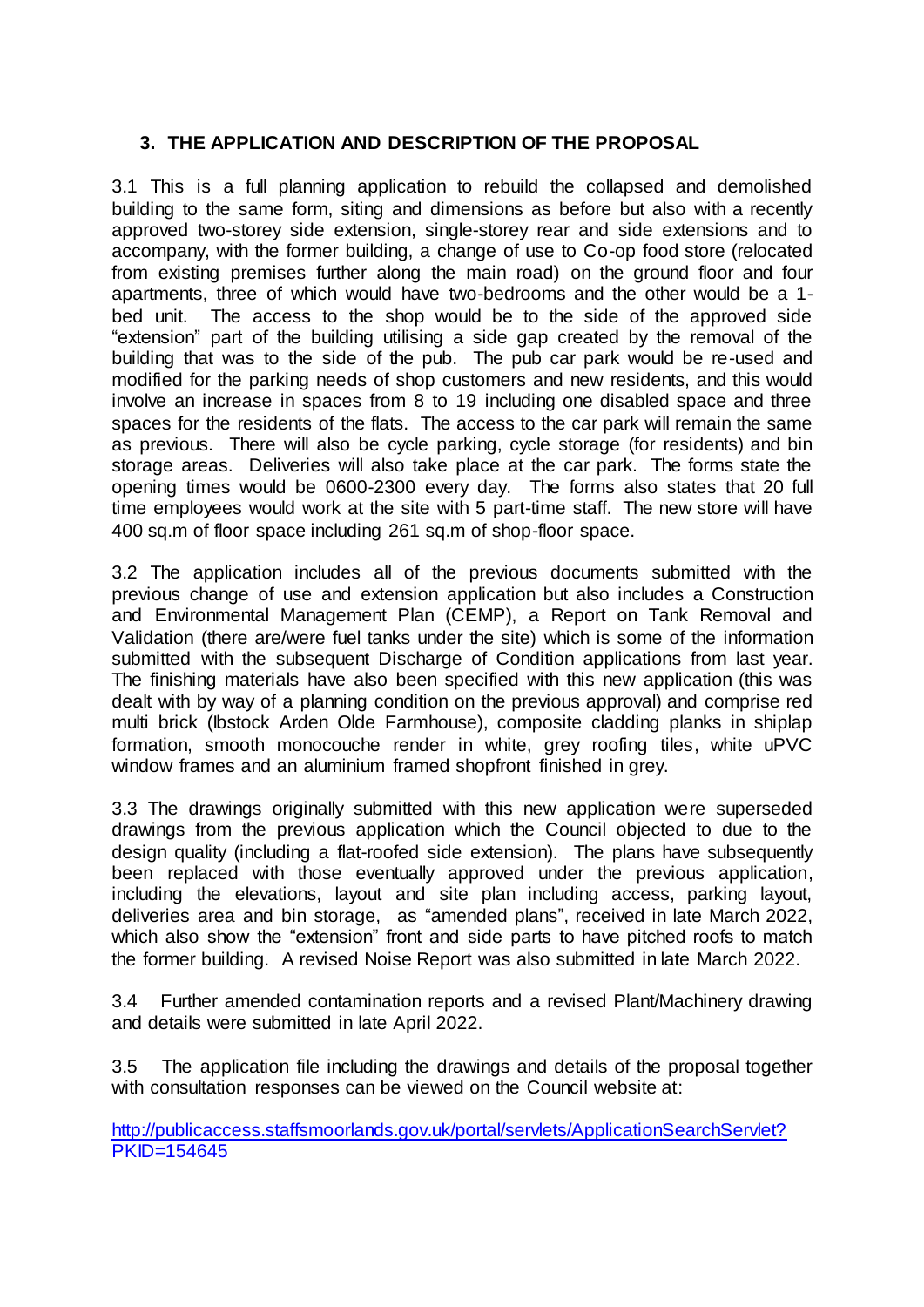# **4. RELEVANT PLANNING HISTORY**

SMD/2019/0704: Change of use of the public house (Class A4) to retail (Class A1) and ground and first floor rear and side extension: conversion of first floor to create 4 no. flats (Class C3); installation of plant and machinery; and ancillary car parking and delivery. Approved 10.7.20. Not implemented.

SMD/2021/0822: Advertisement Consent to display Co Op signage. Approved.

DOC/2020/0073: Discharge of Condition application following the approval of SMD/2019/0704, for Conditions 24 (plant/machinery details and location), 25 (Details of enclosure for plant and machinery) and 26 (Noise Assessment Report). Refused.

DOC/2021/0085: Discharge of Condition application for all pre-commencement conditions attached to permission SMD/2019/0704 relating to noise, contamination and building materials. Refused as the building had collapsed and could not be determined as a new full planning application was required to rebuild it with the approved extensions. The information submitted was therefore not fully assessed.

# **5. PLANNING POLICIES RELEVANT TO THE DECISION**

- 5.1 The Development Plan comprises of:
	- The Staffordshire Moorlands Local Plan (adopted Sep 2020)

#### Adopted Staffordshire Moorlands Local Plan - Sep 2020

- 5.2 The following Local Plan policies are relevant to the application:-
	- **SS1 Development Principles**
	- **SS10 Other Rural Area Strategy**
	- H1 New Housing Development
	- DC1 Design Considerations
	- DC2 The Historic Environment
	- **T1 Sustainable Transport**
	- NE1 Biodiversity and Geological Resources
	- **TCR3 Retailing and Other Town Centre Uses Outside of Town Centres**
	- C1 Creating Sustainable Communities

#### National Planning Policy Framework (NPPF).- July 2021

- Para 11: Presumption in Favour of Sustainable Development
- Section 5: Delivering a Sufficient Supply of Homes

Section 7: Ensuring the Vitality of Town Centres

Section 8: Promoting Healthy and Safe Communities

Section 12: Achieving Well Designed Places

Section 16: Conserving and Enhancing the Historic Environment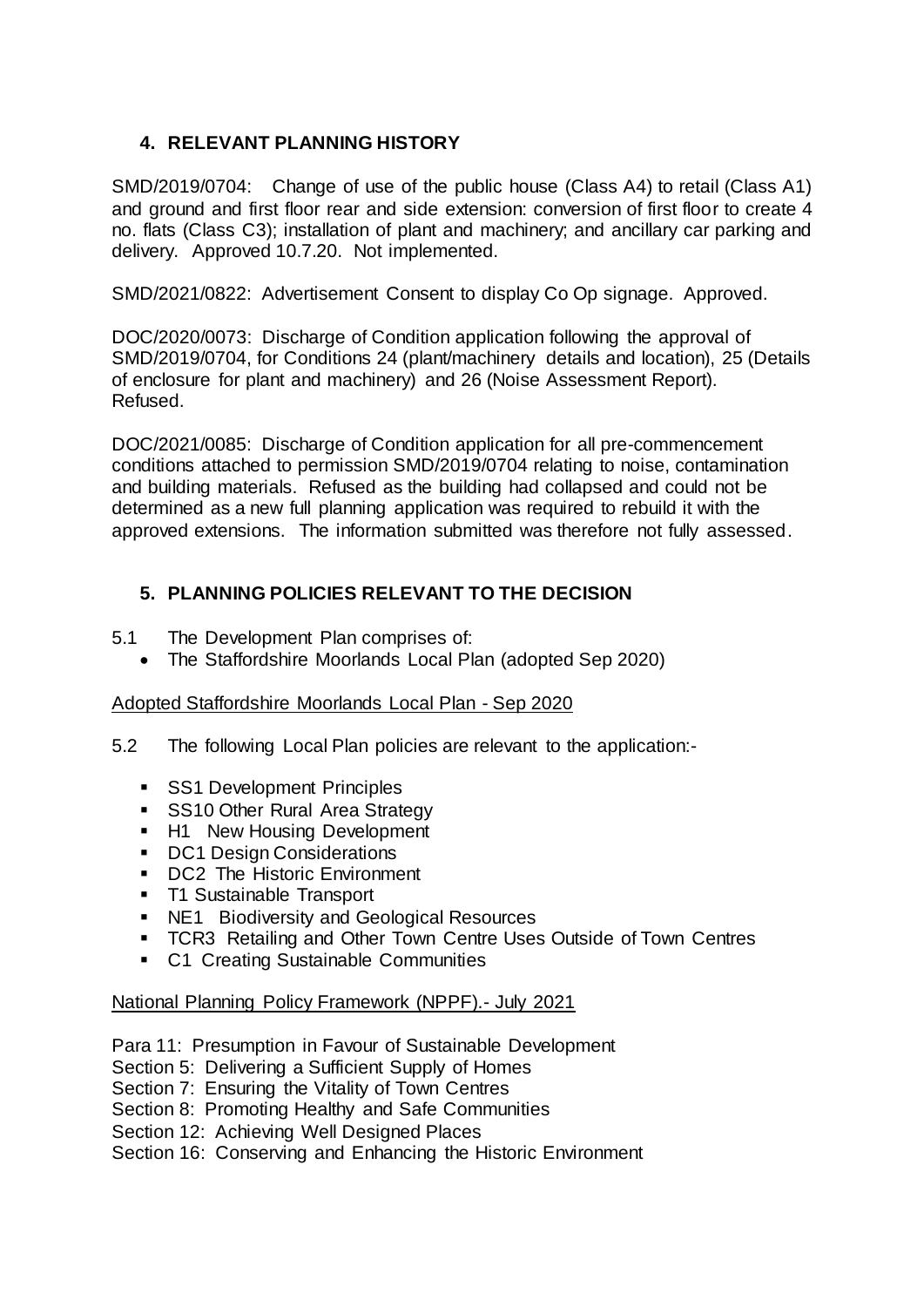### **6. CONSULTATIONS**

6.1  $\;\;$  A site notice was posted and displayed outside of the site on 17<sup>th</sup> November 2021. A press advert was posted in Cheadle & Tean Times (date: 16.11.21) as the site is in a Conservation Area. Neighbour notification letters were sent out on 10.11.21. Neighbours were again notified on 31.3.22 on receipt of the amended plans and the updated Noise Report.

### **Public response to consultation**

6.2 No letters received.

### **Parish Council**

6.3 Full/complete support for the previous application SMD/2019/0704 Valid 20/11/2019 was offered from the Parish Council on the basis that safe crossings in response to the statement, a significant number of Co-op customers would reach the store by walking or cycling, Staffordshire Highways consultation response to the original application refers. In particular, provision of a controlled crossing on New Road. This is still the Parish Council's position on the new application.

Whilst the re-location of the co-operative store is supported, for reasons outlined in the consultation response to the original application, the Parish Council's full/complete support is still subject to the crossing provisions forming part of the scheme. In the report to the original application this was recorded as a request, it is however, a stipulation.

In the previous application the case officer reported that there would be no significant loss of light to those residential properties. It was also considered that being overlooked was not an issue.

We would like to bring to your attention the concerns raised with The Parish Council in several approaches from residents of the terraced houses on the west side of the development. These residents feel that the structure as it is developing is in their opinion having a marked effect on light to their back gardens, and they are feeling increasingly overlooked. We would request that the Case Officer addresses their concerns in consideration of the new application and in their report to this new application.

One other issue, The Parish Council would like to see details of how the new frontage relates to and adjoins the existing chiropodist. The Parish Council would defer to the expertise of The Conservation Officer in ensuring that this detail is robust and appropriate for a Conservation Area."

## **SCC Highway Authority**

6.4 No objection. The proposals are for redevolopment of the site following collapse of the original building to retail (Class A1) and ground and first floor rear and side extension; conversion of first floor to create 4 no. flats (Class C3); installation of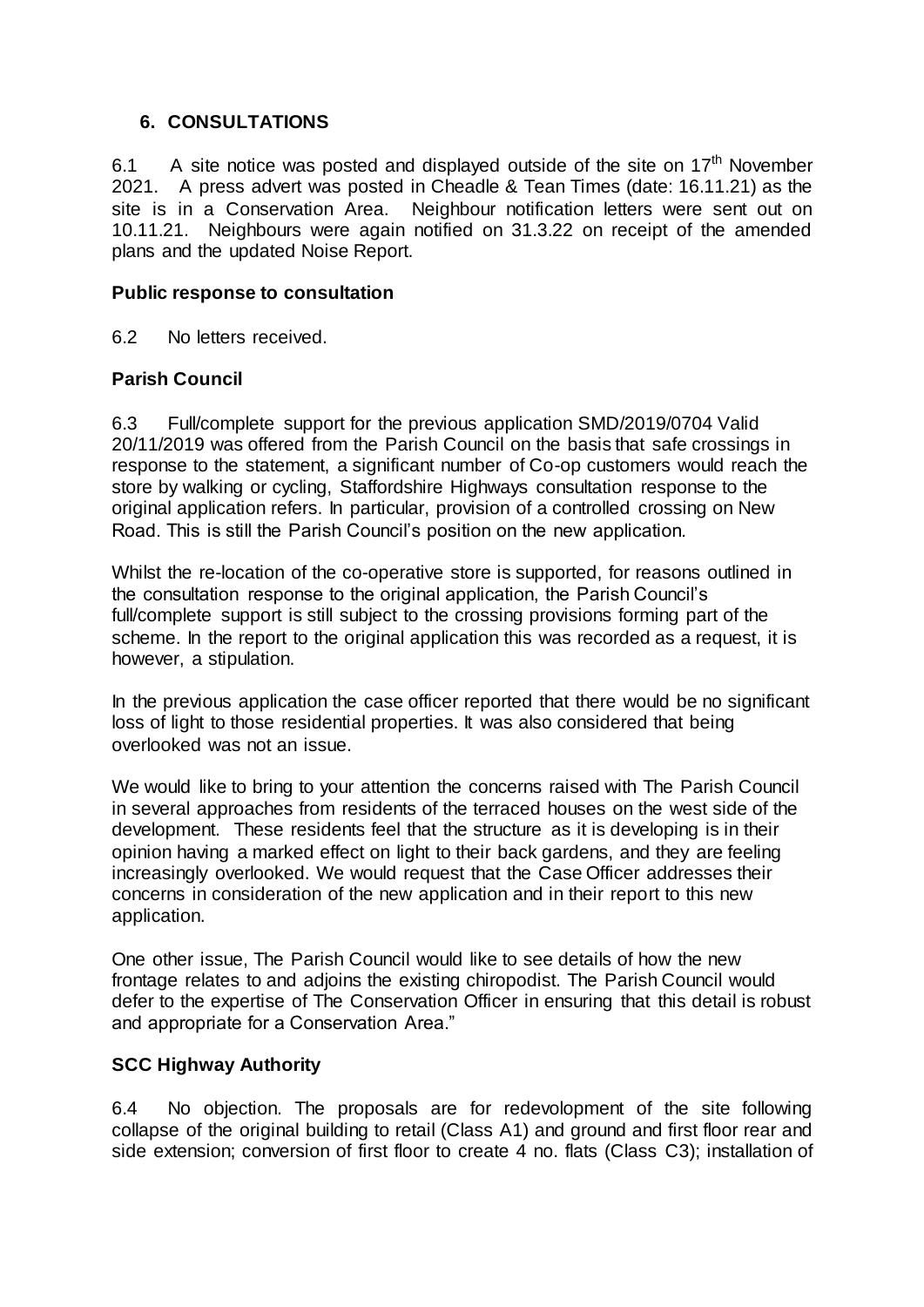plant and machinery; and ancillary car parking and delivery area which will increase the

traffic movements to the site.

The application appears to be identical to the previous application SMD/2019/0704 apart from the title which is now redevelopment rather than change of use. Highway recommendation repeats that made for SMD/2019/0704.

The site is on New Road which is an A road and is subject to a 30mph speed limit. The proposals will be using an existing site access. The proposed show a total of 20 vehicle parking spaces,17 for the retails use and 3 for the residential units. According to the LPA standards the application requires 19 spaces for the A1 unit and 4 spaces for the flats (one per unit) and 1 additional parking for visitors requiring a total of 24 spaces. There is regulated parking in front of the proposals which could be also be use by customers and any minor overspill parking is likely to be on New Road which does not raise any safety concerns.

#### **Environmental Health**

6.5 In response to the original plans, the Noise Reports were still deemed to be inadequate including the impact of the plant and machinery design and its siting, on the residential amenities of existing adjacent neighbours and the proposed occupants of the building.

6.6 In response to the amended Noise Report received in late March 2022, further clarification and information was required. This was received in late April 2022 and the further comments will be reported at the Committee meeting.

6.7 In response to the amended contamination survey information, received in late April 2022, no objection was raised by the Environmental Health Section subject to new conditions based on those used in the previous approval.

#### **Staffordshire Wildlife Trust**

6.8 SWT raised a holding objection on the grounds of there being no Preliminary Roost Assessment of the buildings for bats.

#### **SMDC Waste Collection Service**

6.9 No issues regarding waste collections.

## **7. OFFICER COMMENT AND PLANNING BALANCE**

#### **Introduction**

7.1 The main issues with the proposal are as follows:

- The principle of the development
- The impact on the character and appearance of the Conservation Area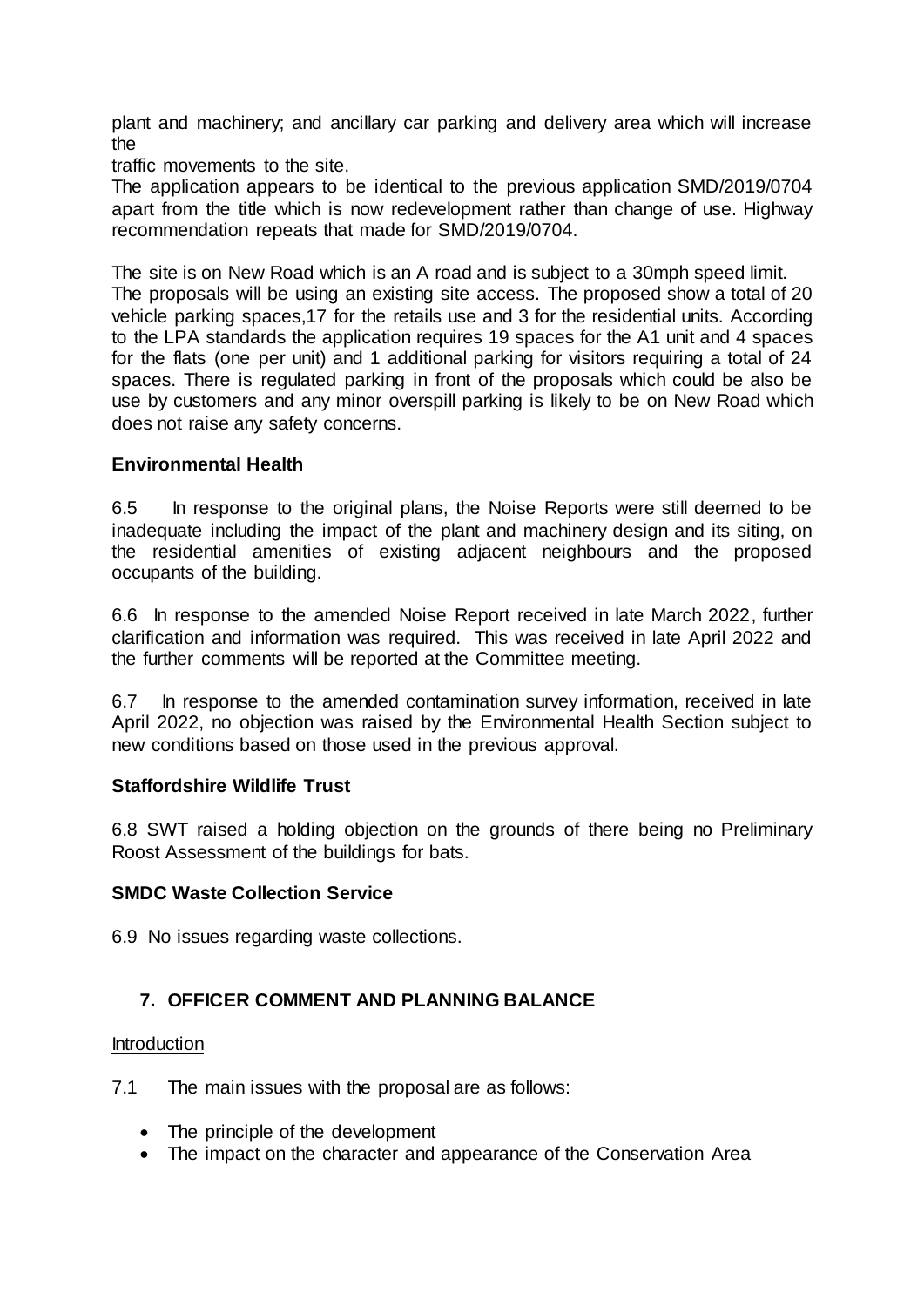- The impact on the residential amenities of existing dwellings in the area and the future occupiers of the site
- The impact on highway safety

# **The principle of the development**

7.2 Planning permission was granted for the change of use of the former pub and its enlargement to provide a Co-op food store to replace the existing store in the village further along the road and also provide four apartments, in July 2020. The building collapsed following preparation works in September 2021 and a new full planning application is required to rebuild it, even to the exact same dimensions, siting and design. The application is for the rebuild and to implement the previous approved development i.e. the new food store and apartments use with extensions. Although the Local Plan at the time of the previous approval has been replaced by the new Local Plan (adopted in September 2020), the policies relating to the proposal have not changed significantly and the new rebuild with extensions and new uses of the site remain acceptable in principle. They would continue to provide a replacement enlarged food store for the village and provide small units of accommodation within a sustainable location within the development boundary of a large village.

## **The impact on the character and appearance of the area**

7.3 The amended design of the extensions and other works to the former building, as part of the previous application, were deemed acceptable to the Council in terms of the impact on the character and appearance of the Conservation Area.

7.4 The application forms state that all new windows will be white uPVC frames. However, a condition was attached to the previous permission requiring all new and replacement windows to be white painted timber. In the interests of the character and appearance of the Conservation Area and the requirement to maintain and enhance it, this condition should be repeated. The agent has agreed that the windows would have a timber finish. The grey aluminium shop-front materials are acceptable.

7.5 The elevation finishing materials have been specified as red-multi Ibstock Arden Olde Farmhouse bricks), composite cladding planks in shiplap formation and smooth monocouche render in off-white. The frontage of the former pub comprises off-white render and the application drawings show this to be used on the whole building except for the side elevation of the rear projection. The choice of render and brick is acceptable. However, the timber boarding is not shown anywhere on the drawings and in any case would not be acceptable as this is not a traditional vernacular building materials and its use would be contrary to the Council's Design Guide. The agent has been notified of this and conditions will restrict the wall finishing to the approved brick and render. The roofing materials are not specific (described as grey tiles) although the drawings specify Staffordshire Blue clay tiles. This is acceptable and a condition will specify this type of tile only and for further details of the actual manufacturer make to be submitted for approval.

## **The impact on residential amenity/ Environmental Health Issues**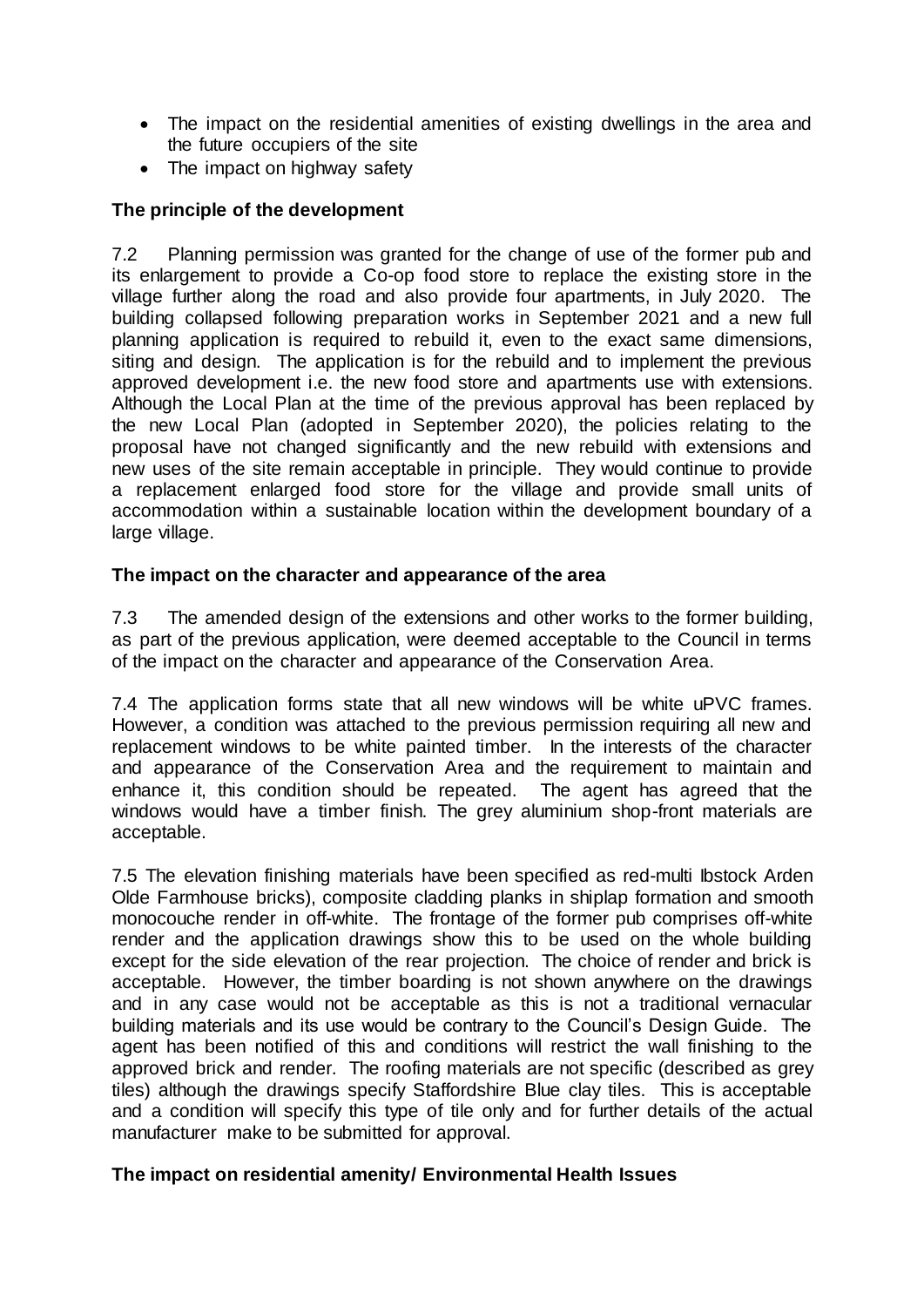7.6 It was considered the previous approved scheme would not harm residential amenity and that the extensions to the side and rear of the former building would not lead to any significant loss of light or privacy affecting residents of properties surrounding the site. There have been no changes to the approved proposed extensions (the proposed elevations, windows, siting and internal layout is based on the previous approved plans) and no changes to the nature of the area surrounding the site and therefore the new scheme will not lead to any additional impacts on the light provision or privacy enjoyed by neighbours of the site.

7.7 However, the use of the area to the west side of the rear projection, adjacent to a neighbour, was not approved for the use of the plant and machinery (e.g. air conditioning, chillers etc.) due to concerns over noise. The amended site plan approved with the previous application deleted reference to this area being used for the location of plant. The previous conditions requested specific details of plant to be used and its location and also for it to be enclosed by a solid enclosure with details of this also to be submitted and approved. An informative was added advising that this area be avoided for the location of plant and machinery and the Council still considers an area next to the back wall of the proposed extension, next to the car park, could be used instead if the row of parking spaces are pushed further to the north where there is spare space available. A Noise Assessment was also requested via a condition. All the information requested by those conditions was submitted following the grant of the previous permission and showed the area to the west side of the building to maintain to be used for the location of plant despite the concerns of the Environmental Health Section of the Council. The onus is on the applicant to demonstrate that plant can be located in this area without harming the residential amenities/living conditions of the adjacent residents but the information put forward with the Discharge of Conditions applications has not succeeded in demonstrating this. The information has been deemed by Environmental Health to be unacceptable and the condition applications were refused.

7.8 Amended plant and noise information was submitted in April 2022 and is still being assessed by the Council's Environmental Health Section. The response of the Section will be reported at the Committee meeting.

7.9 Part of the site (the parking area) has a historical use as a petrol station with underground fuel tanks and therefore the level of ground contamination and its impact on the new development needs to be assessed. The conditions attached to the previous permission requested contamination survey reports including the removal of the tanks to be submitted and approved. This information was submitted with the second DOC application submitted in 2021 not long before the building collapsed but was deemed by Environmental Health to be unacceptable. The same reports were submitted with this new full planning application and this has been pointed out by the Environmental Health Section and amended reports have been requested. These were received in April 2022 and have now been assessed by Environmental Health, which has been made aware that works have commenced, but considers the amended survey report as being acceptable on the basis that a remediation scheme is submitted "before works commence" and a validation survey report with remediation results is submitted before the first occupation of the new building. With regard to remediation, the development has already commenced (and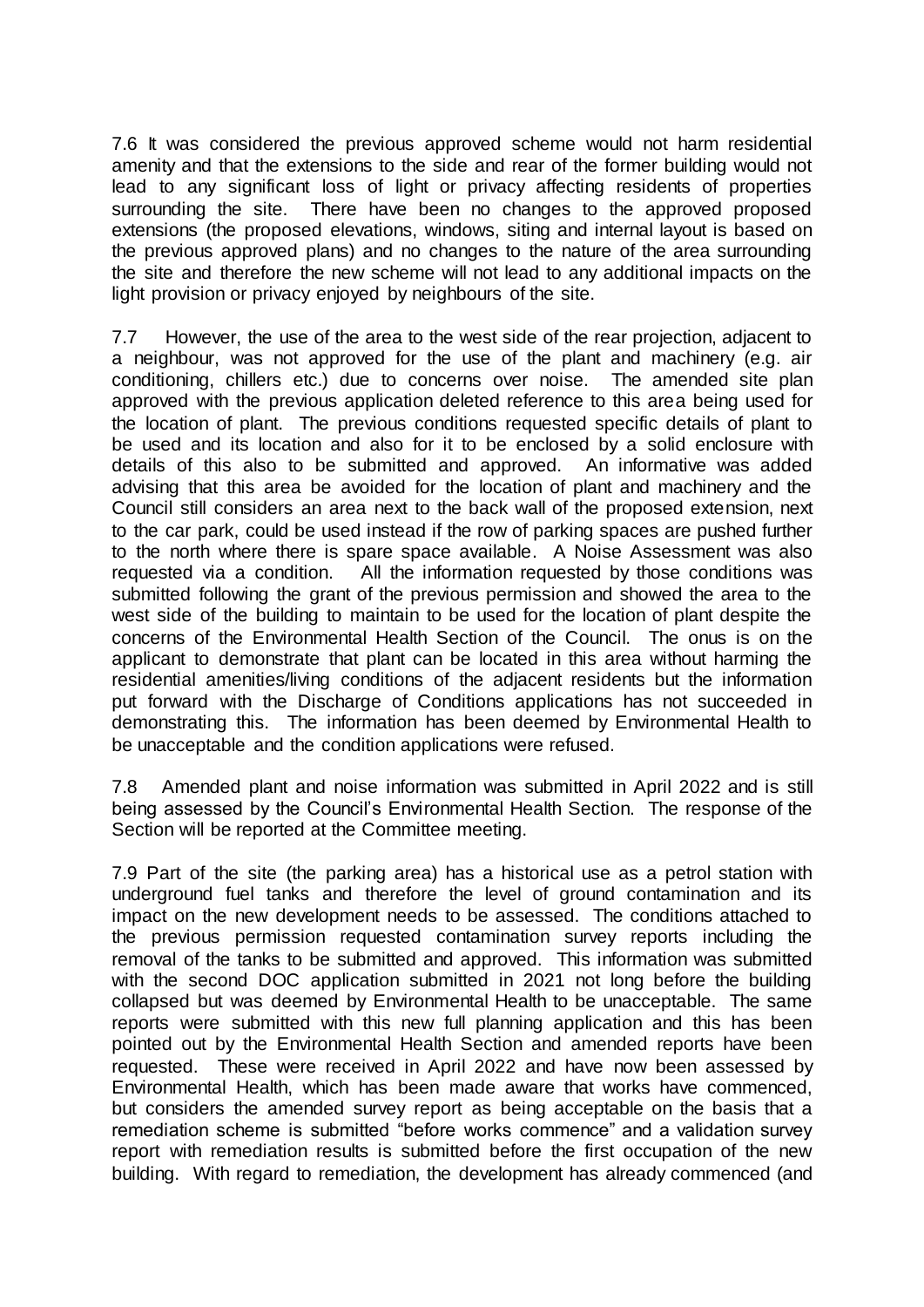the fuel tanks have been removed) and therefore the conditions attached to any retrospective planning permission will require the remediation scheme to be submitted within one month of the date of any planning permission granted.

### **The impact on highway safety**

7.10 As the new application looks to rebuild on the basis of the previously approved plans and with no enlargement to the approved floorspace of the Co-op store or flats and there being no changes to the nature of the surrounding roads or approved access, there is no additional impact on traffic or highway safety in relation to the previously approved change of use and extension and the previous highways conditions will be repeated.

### **The impact on the ecological value of the site**

7.11 SWT raised a holding objection on the grounds of there being no Preliminary Roost Assessment of the buildings for bats. However, the building collapsed last year. Prior to this, Bat Survey Reports were submitted with the previous application which deemed the building to have moderate potential to accommodate bats (in the roof) but the Activity Surveys did not reveal any bat usage. The rebuilding of the site would therefore not harm any bats or any other protected species or lead to any other ecological harms. The planning policies encourage all new development to lead to a Net Biodiversity Gain. This can be achieved via the installation of a bat box, as per the condition attached to the previous permission requiring the same.

#### **Other Matters**

7.12 None of the all the other details submitted with the two Discharge of Conditions applications following the previous permission have been formally approved. The relevant conditions requiring the submission of those details will therefore be repeated, with the exception of the building materials i.e. finishes, information and also the ground contamination conditions where amended information has been provided with this new application, and agreed, by the Environmental Health Officer. Those conditions will therefore be altered to reflect what has been approved. As works at the site have commenced, all outstanding pre-commencement conditions will be re-worded to require the requested information to be submitted for approval within one month of the date of any planning permission granted.

7.13 The Parish Council have requested road crossings to enable the villagers to access the site more safely. The local highways authority has not outlined a need for this as a result of this development proposal and to require this as part of this application would not meet the tests of necessity for planning conditions or obligations. Therefore this is not a material planning consideration relevant to the case but a matter between the Parish Council and the local highways authority.

7.14 In response to other comments made by the Parish Council, residents have approached the Parish Council concerned about overlooking and loss of light from the ongoing development of the site at this stage. This has been addressed above in this report i.e. that the approved extension plans have not changed and it was previously assessed they would not lead to any harmful loss of light provision or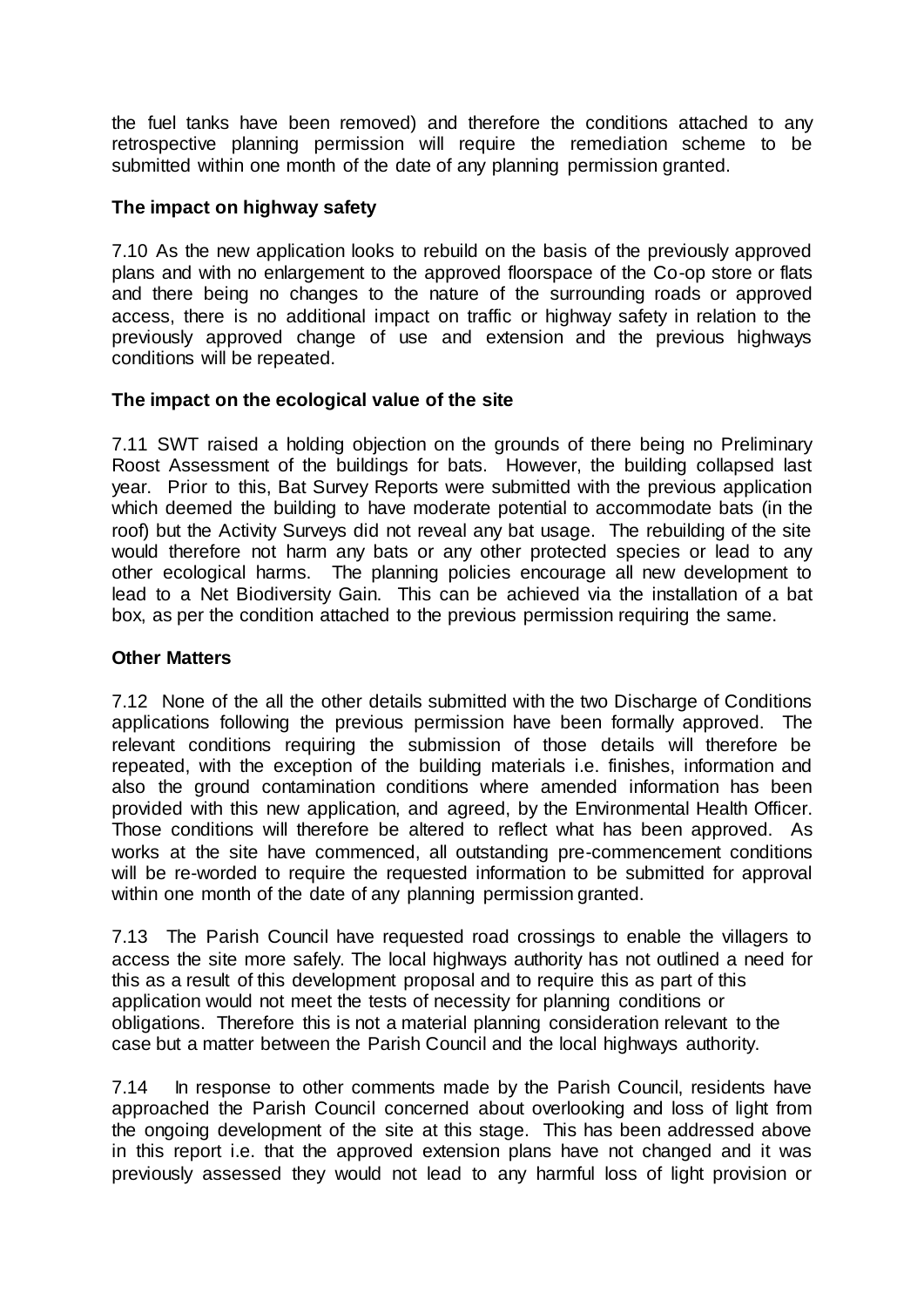privacy. Similarly, the relationship between the new building frontage and the chiropodist building to the west would be no different to that when the former pub building was in place and the new frontage would replicate the former frontage with the safeguard of planning conditions proposed for this new application in the event of it being approved.

## **Conclusion and Planning Balance**

7.15 The revised application to provide a Co-op store and four flats, brought about by the collapse of the former pub building, would continue to be acceptable with the safeguard of revised planning conditions, as no material changes to the approved drawings have been. The rebuilding of the former pub part of the scheme would replicate the former building. There is still considered to be a need for an improved food/convenience store for the village and due to the recent change in the five-year housing land supply situation, there is now a greater need to allow the flats above. With regard to the condition information, the situation regarding potential noise from the proposed plant/machinery for the new Co-op and how it affects adjacent residents, still has not been resolved but further information has been submitted and is being assessed and the further comments from Environmental Health will be reported at the Committee meeting. If deemed acceptable, the application will be fully compliant with the policies of the Council's Local Plan and the government guidance contained in the National Planning Policy Framework (NPPF).

## **8. RECOMMENDATION**

**A. That subject to no objection from the Council's Environmental Health Section regarding noise from plant/machinery, the retrospective application be APPROVED, subject to the following conditions:-**

**1. The development hereby permitted shall be begun before the expiration of three years from the date of this permission.**

**Reason:- To comply with the provisions of Section 51 of the Town and Country Planning, Planning and Compulsory Purchase Act, 2004.**

**2. The development hereby approved shall be carried out in complete accordance with the submitted amended plans and specifications as follows:-**

**Location Plan CA-SEP-06-03 Rev I CA-SEP-06-05 Rev C CA-SEP-06-02 Rev J**

**Reason:-**

**To ensure that the development is carried out in accordance with the approved plans, for clarity and the avoidance of doubt.**

**3. The finishing materials for all walls of the building hereby approved shall comprise off-white monocouche render and Ibstock Arden Olde Farmhouse**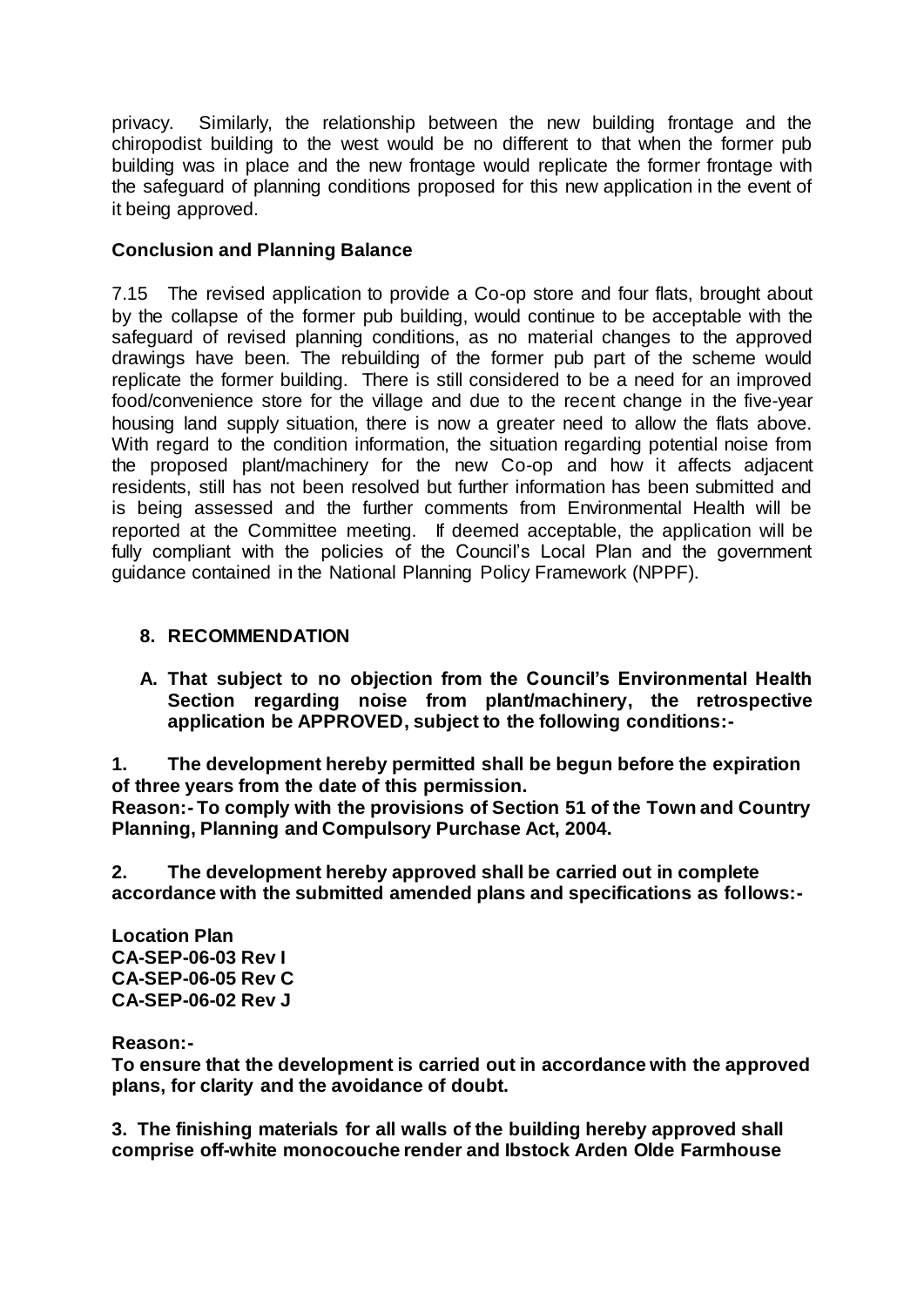**red multi brick in accordance with elevations drawing 02 Rev J and shall not comprise any other material including timber boarding/cladding. Reason:-**

**In the interests of the character and appearance of the Conservation Area.**

**4. Within one month of the date of this consent, details of the hard-surfacing materials in terms of their type, colour and texture shall be submitted to and approved in writing by the Local Planning Authority and the approved materials shall be used in the development.**

**Reason:-**

**In the interests of the character and appearance of the Conservation Area.**

**5.The roofing materials for the development hereby approved shall comprise Staffordshire Blue clay tiles in accordance with details of the type, colour and texture to be submitted to and approved in writing by the local Planning authority before the provision of the roofing materials. Reason:-**

**In the interests of the character and appearance of the Conservation Area.**

**6. All windows of the development hereby approved shall comprise a white painted timber finish.**

**Reason:-**

**In the interests of the character and appearance of the Conservation Area.**

**7.The development shall include the installation of a minimum of one purposemade bat roost box on or integral to a wall of the buildings being developed and positioned in accordance with the guidance specific to the product. The bat box shall be installed before the approved development is first brought into use and shall thereafter be retained.**

**Reason:-**

**to safeguard the population of European Protected Species.**

**8.Details of all joinery for proposed windows, doors and shopfronts, including the position of unit within the opening and materials shall be submitted to and approved in writing by the Local Planning Authority before their installation and this shall take place in exact accordance with the approved details. Reason:-**

**In the interests of the character and appearance of the Conservation Area.**

**9.Details of all cills and lintels including their materials shall be submitted to and approved in writing by the Local Planning Authority before their installation and this shall take place in exact accordance with the approved details.**

**Reason:-**

**In the interests of the character and appearance of the Conservation Area.**

**10.Details of all roof eaves, verges and chimneys shall be submitted to and approved in writing by the Local Planning Authority before the commencement of the construction of any part of the roof and these shall be applied to the development in exact accordance with the approved details.**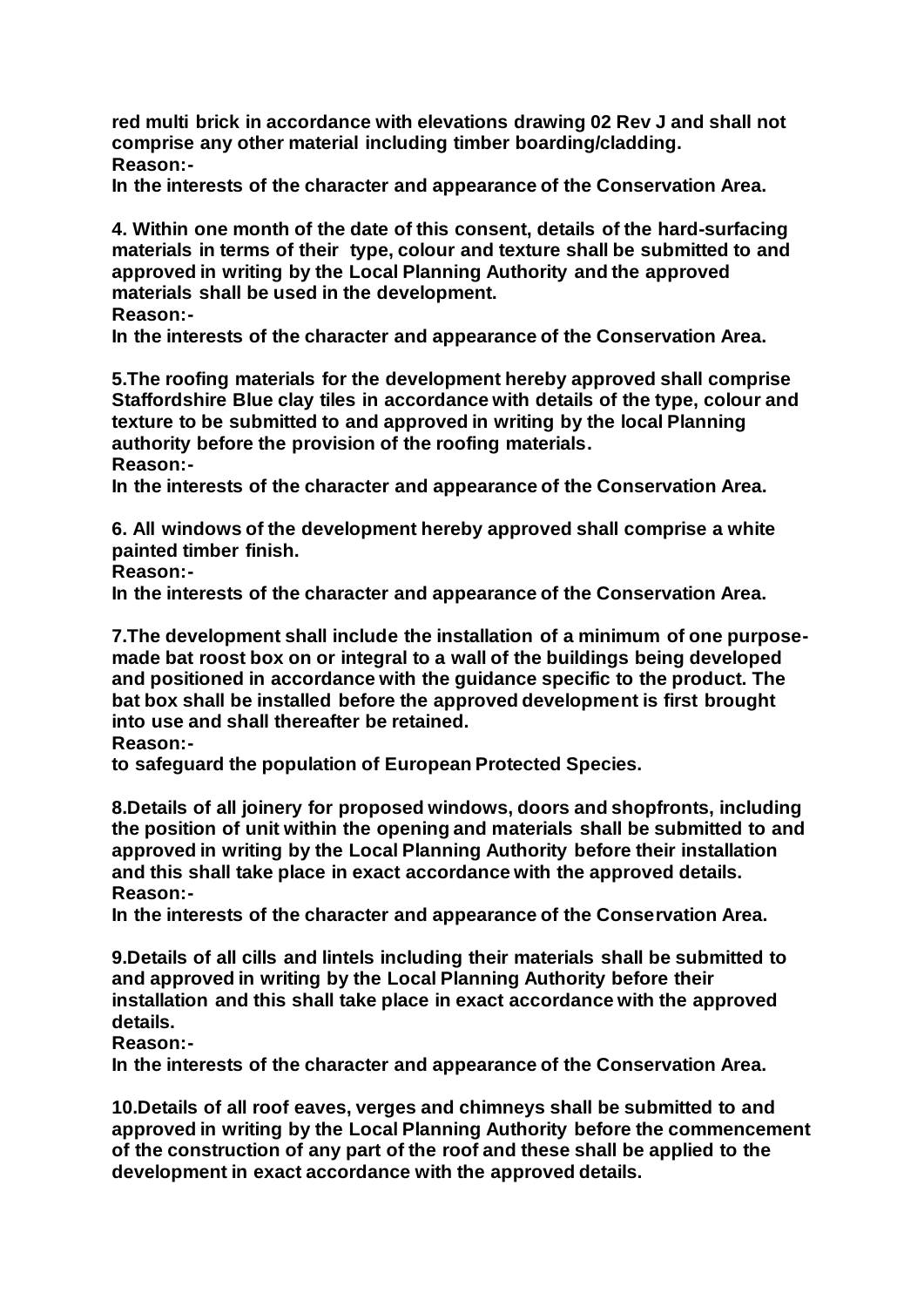**Reason:-**

**In the interests of the character and appearance of the Conservation Area.**

**11.All rainwater goods shall be on rise-and-fall brackets, details of which shall be submitted to and approved in writing by the Local Planning Authority before being applied to the development and provided in exact accordance with the approved details. Such details shall include the materials. Reason:-**

**In the interests of the character and appearance of the Conservation Area.**

**12. All boundary treatments adjacent to public highways shall comprise brick walls with coping stones, details of which, including materials, height and exact siting, shall be submitted to and approved in writing by the Local Planning Authority and shall be provided in exact accordance with the approved details before the development is first brought into use. Reason:-**

**In the interests of the character and appearance of the Conservation Area.**

**13. Details of all other boundary treatments shall be submitted to and approved in writing by the Local Planning Authority and these shall be provided in exact accordance with the approved details before the development is first brought into use.**

**Reason:-**

**In the interests of the character and appearance of the Conservation Area.**

**14.Before the development is first brought into use, an enclosure shall be provided for the residents bin storage area in exact accordance with details to be submitted to and approved in writing by the Local Planning Authority. Reason:-**

**In the interests of the character and appearance of the Conservation Area.**

**15.Before the development is first brought into use, an enclosure shall be provided for the retail unit bin storage area in exact accordance with details to be submitted to and approved in writing by the Local Planning Authority. The details shall also include access to the enclosure and the approved access shall be provided unobstructed for the lifetime of the development. Reason:-**

**In the interests of the character and appearance of the Conservation Area and in the interests of highway safety.**

**16.Three parking spaces shall be for the sole use of the occupants of the apartments hereby approved and signs or markings shall be provided in the car park to notify users of this before the apartments hereby permitted are first occupied.**

**Reason:-**

**In the interests of ensuring adequate parking provison in the interests of highway safety.**

**17. Within one month of the date of the decision, a remediation scheme to bring the site to a condition suitable for the intended use by removing**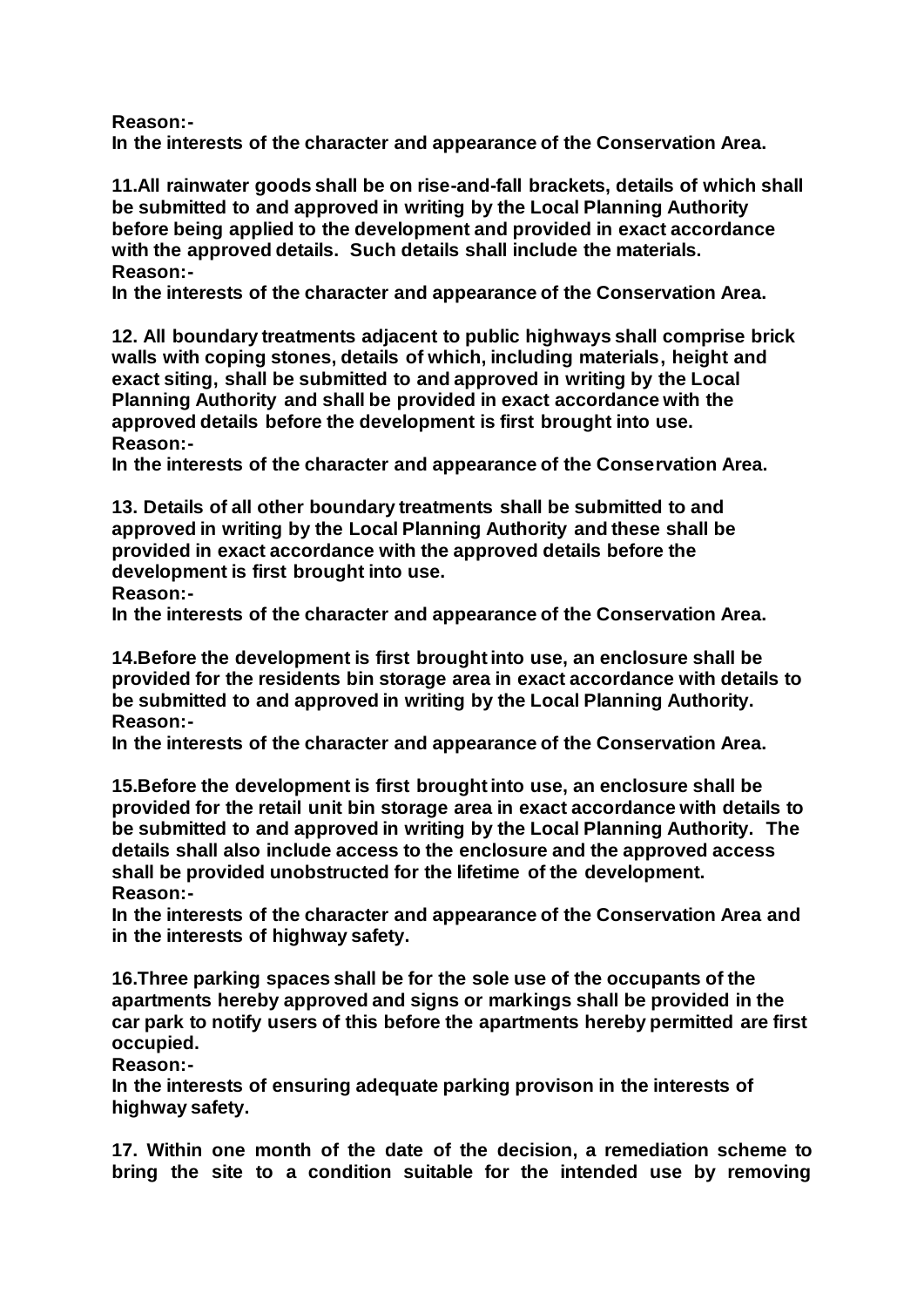**unacceptable risks to human health, property (existing or proposed including buildings, crops, livestock, pets, woodland, service lines and pipes; buildings), adjoining land and ground and surface waters has been submitted to and approved in writing by the Local Planning Authority. The scheme must include:**

- **a. The results of the site investigation and the detailed risk assessment referred to in the Spilman Associates Limited (12th October 2020) Report on Desk Study & Ground Investigation (Report No: P20072/02) and Spilman Associates Limited (July 2021) Report on Tank Removal & Validation (Report No P20072/04) ) submitted in support of the application and based on these, a remediation strategy giving full details of remediation objectives and remediation criteria**
- **b. A validation plan providing details of the data that will be collected in order to demonstrate that the all works set out in (a) are complete and identifying any requirements for longer-term monitoring of pollutant linkages, maintenance and arrangements for contingency action.**
- **c. The scheme must ensure that the site will not qualify as contaminated land under Part 2A of the Environmental Protection Act 1990 in relation to the intended use of the land after remediation.**

#### **Reason:-**

**To ensure that the proposed development meets the requirements of the National Planning Policy Framework in that all potential risks to human health, controlled waters and wider environment are known and where necessary dealt with via remediation and or management of those risks.**

**18.Prior to bringing the development into first use, a validation report demonstrating completion of the works set out in the approved remediation strategy and the effectiveness of the remediation shall be submitted to and approved, in writing, by the local planning authority. The report shall include results of sampling and monitoring carried out in accordance with the approved validation plan to demonstrate that the site remediation criteria have been met. It shall also include any plan (a long-term monitoring and maintenance plan) for longer-term monitoring of pollutant linkages, maintenance and arrangements for contingency action, as identified in the validation plan, and for the reporting of this to the local planning authority. Reason:-**

**To ensure that the proposed development meets the requirements of the National Planning Policy Framework in that all potential risks to human health, controlled waters and wider environment are known and where necessary dealt with via remediation and or management of those risks.**

**19. In the event that contamination is found at any time when carrying out the approved development that was not previously identified it must be reported in writing immediately to the Local Planning Authority. An investigation and risk assessment must be undertaken in accordance with the requirements of condition 17 and where remediation is necessary a remediation scheme must**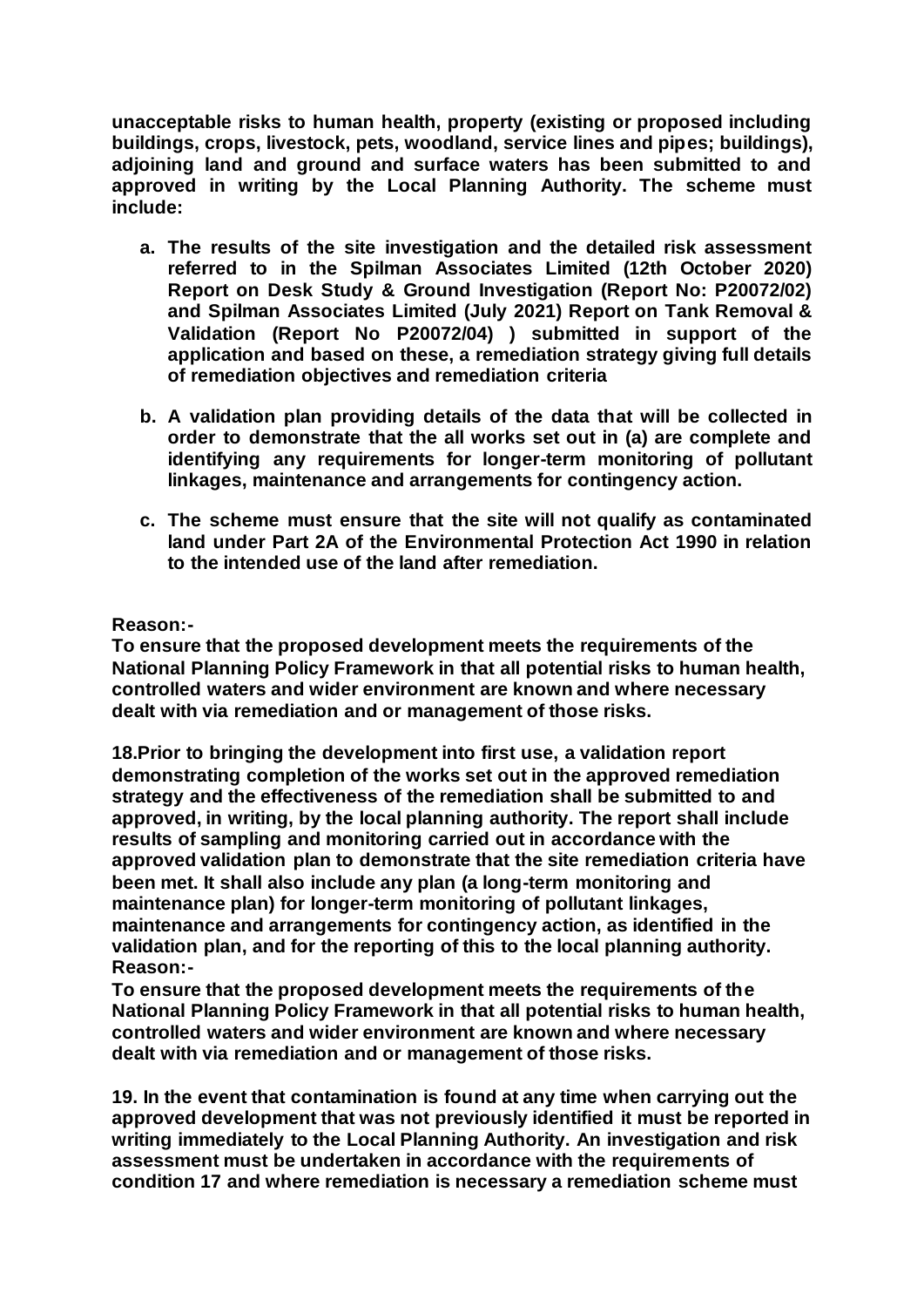**be prepared in accordance with the requirements of the condition, which is subject to the approval in writing of the Local Planning Authority. Following completion of measures identified in the approved remediation scheme and prior to bringing the development into first use, a verification report that demonstrates the effectiveness of the remediation carried out must be produced, and is subject to the approval in writing of the Local Planning Authority.** 

**Reason:-**

**To ensure that the proposed development meets the requirements of the National Planning Policy Framework in that all potential risks to human health, controlled waters and wider environment are known and where necessary dealt with via remediation and or management of those risks.**

**20.No soil is to be imported to the site until it has been tested for contamination and assessed for its suitability for the proposed development; a suitable methodology for testing this material shall be submitted to and agreed in writing by the Local Planning Authority prior to the soils being imported onto site. The methodology shall include the sampling frequency, testing schedules, criteria against which the analytical results will be assessed (as determined by the risk assessment) and source material information. The analysis shall then be carried out and validatory evidence submitted to and approved in writing to by the Local Planning Authority. Reason:-**

**To ensure that the proposed development meets the requirements of the National Planning Policy Framework in that all potential risks to human health, controlled waters and wider environment are known and where necessary dealt with via remediation and or management of those risks.**

**21. Any waste material associated with the demolition or construction shall not be burnt on site but shall be kept securely for removal to prevent escape into the environment.**

**Reason: -**

**To protect the amenities of the area.**

**22.The artificial lighting incorporated into this site in connection to this application shall not increase the pre-existing illuminance at the adjoining light sensitive locations when the light (s) is (are) in operation. Details of all artificial lighting to be installed under this permission shall be submitted to and approved in writing by the Local Planning Authority prior to the development first being brought into use.**

**Reason: -**

**To safeguard the amenity of local residents and that of the surrounding area from noise disturbance.**

**23. There shall be no deliveries (with the exception of newspaper deliveries) between the hours of 21.00 hours and 07.00 hours Monday to Saturday inclusive, and not between the hours of 21.00 hours and 10.00 hours on Sundays and Public or Bank Holidays.** 

**Reason:-**

**To safeguard the amenity of neighbouring residential occupiers.**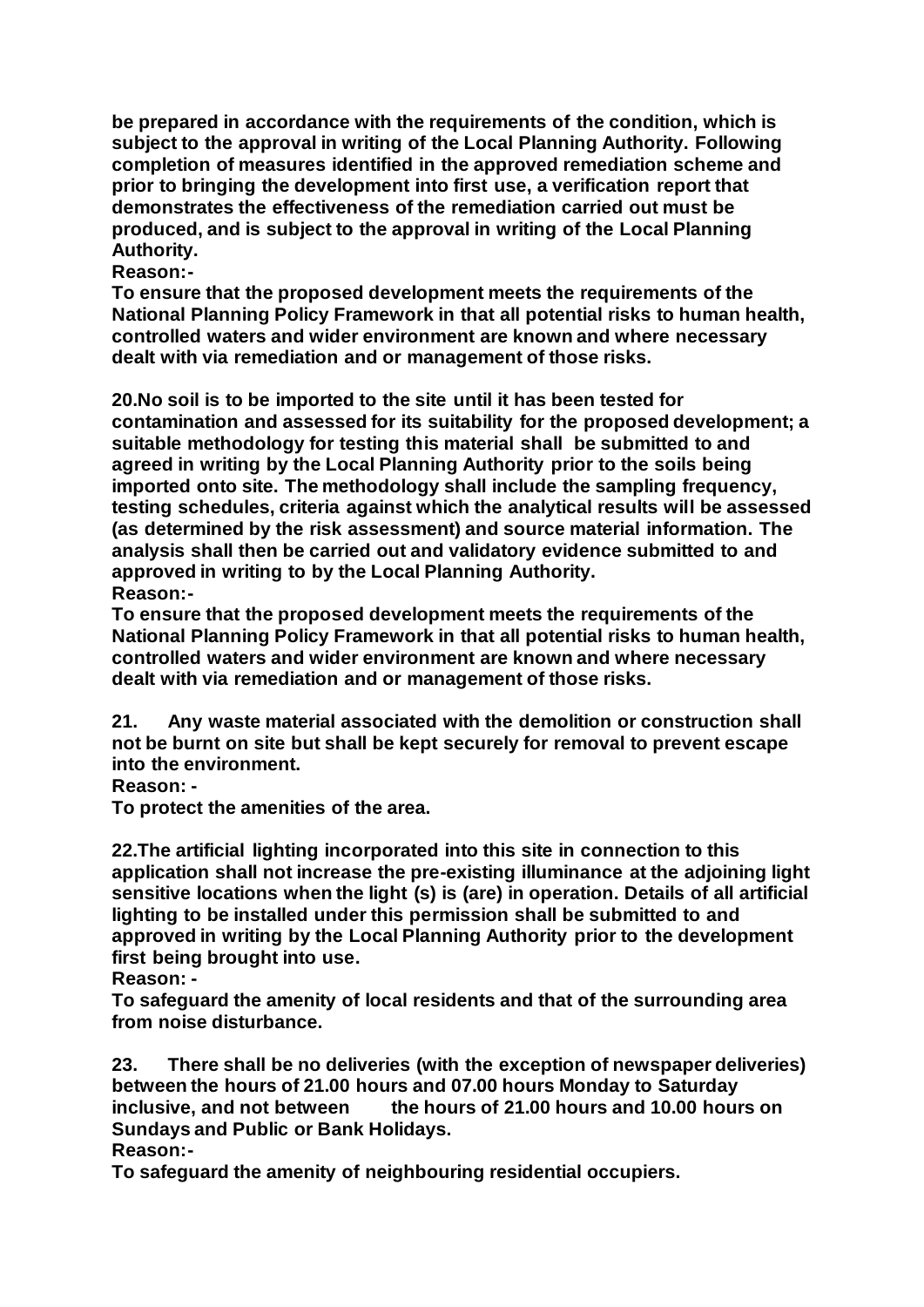**24. The shop shall not be open to customers outside the hours of 0600 - 2300 hours on any day.**

**Reason:-**

**To protect occupiers from noise and safeguard their residential amenities.**

**25.Prior to the first use of the development the parking area shall be provided in a bound material with the individual bays clearly delineated and shall thereafter be retained for the life of the development, unobstructed, as per the approved plan.**

**Reason:-**

**In the interests of highway safety.**

**26.Prior to the first use of the development, a footway with a minimum 1.8m wide shall be provided along the red edge on High Street, as shown on the location plan, in exact accordance with details to be submitted to and approved in writing by the Local Planning Authority. Reason:-**

**In the interests of highway safety.**

**27.Prior to first use of the development, the existing vehicle access point on High Street to the east of the public house building shall be permanently closed off in exact accordance with details to be submitted to and approved in writing by the Local Planning Authority.**

**Reason:-**

**In the interests of highway safety.**

**28.Prior to first use of the development the existing vehicle access point on New Road shall be amended in exact accordance with the site plan hereby approved.**

**Reason:-**

**In the interests of highway safety.**

**29.Prior to first use of the development, secure cycle parking facilities for shop customers and secure cycle storage facilities for the occupants of the apartments shall be provided in exact accordance with details to be submitted to and approved in writing by the Local Planning Authority. The cycle parking and storage facilities shall thereafter be provided and retained for the life of the development.**

**Reason:-**

**In the interests of highway safety.**

**30. Any other conditions relating to noise impacts and the submitted Construction and Environment Management Plan (CEMP), as recommended by the Council's Environmental Health Section.**

**B. In the event of any changes being needed to the wording of the Committee's decision (such as to delete, vary or add conditions/in formatives/planning obligations or reasons for approval/refusal) prior to the decision being issued,**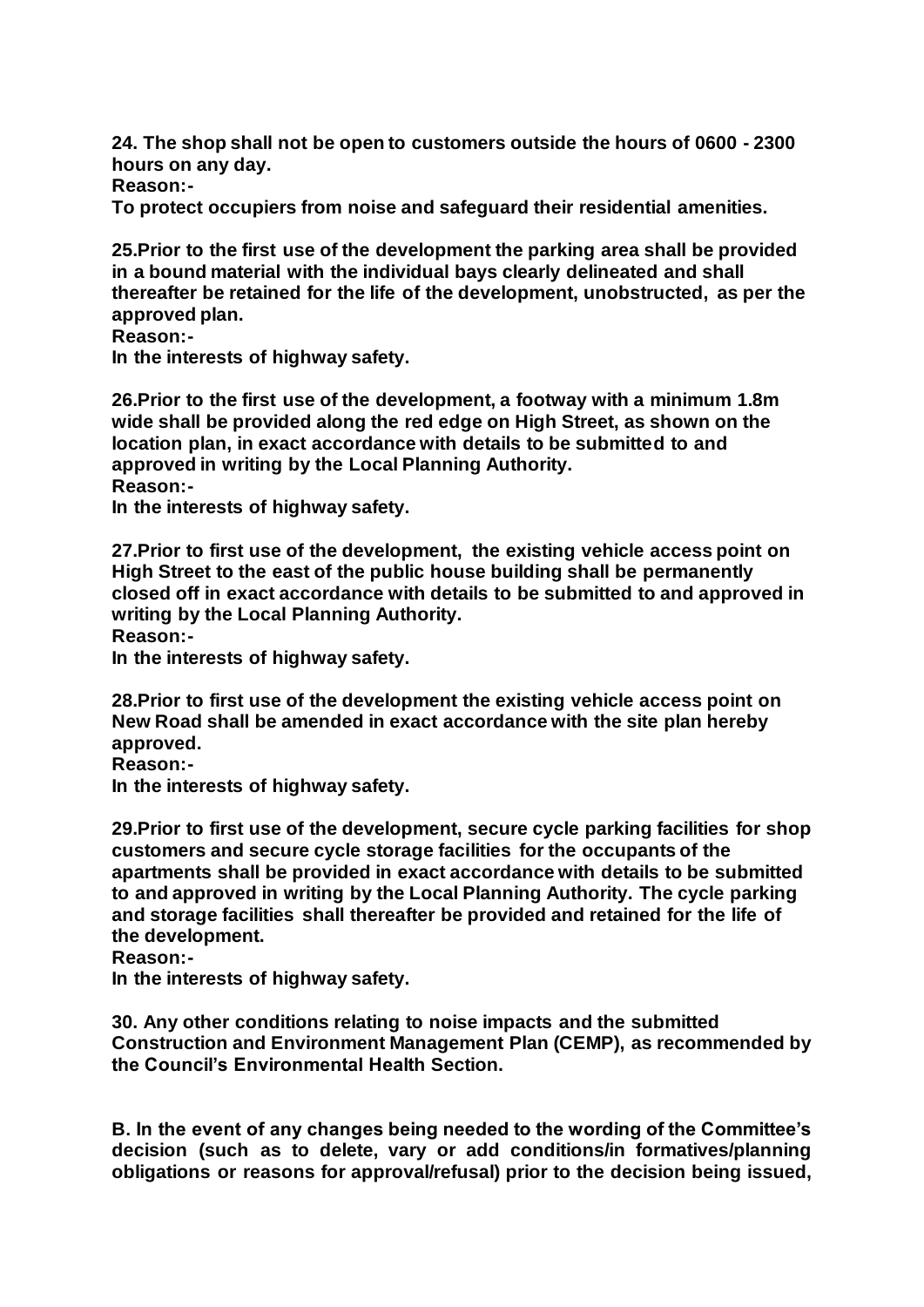**the Head of Development Services has delegated authority to do so in consultation with the Chairman of the Planning Applications Committee, provided that the changes do not exceed the substantive nature of the Committee's Decision.**